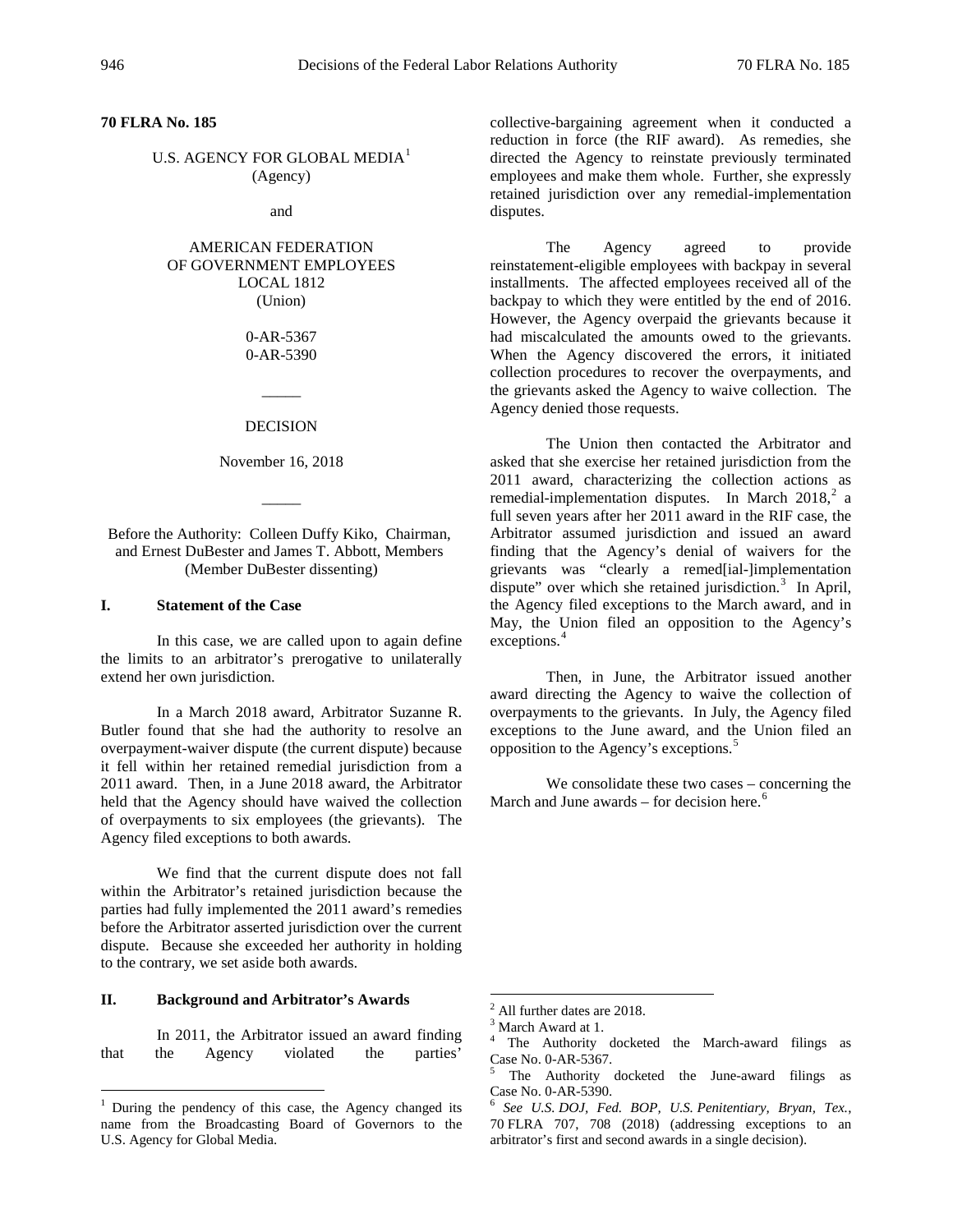## **III. Analysis and Conclusion: The Arbitrator exceeded her authority.**

In its exceptions to both awards,<sup>[7](#page-1-0)</sup> the Agency argues that the Arbitrator exceeded her authority because this dispute concerns the Agency's denials of requests to waive the overpayments and has nothing whatsoever to do with the Arbitrator's retained jurisdiction from the  $2011$  award.<sup>[8](#page-1-1)</sup> Thus, the Agency argues that the Arbitrator violated the doctrine of functus officio.<sup>[9](#page-1-2)</sup>

The Authority has recognized that, after issuing an award, an arbitrator may retain jurisdiction in order to oversee remedial implementation. $10^{10}$  $10^{10}$  As relevant here, the doctrine of functus officio means that, once an arbitrator has accomplished the designated purpose of his or her office, the arbitrator has no further authority.<sup>[11](#page-1-4)</sup> Put another way, all disputes must have an end, as also must an arbitrator's jurisdiction.

In the March award, even the Arbitrator recognized that the employees who were entitled to relief under the 2011 award *had already received* everything needed to make them whole.<sup>12</sup> In other words, the employees had received the remedy that the Arbitrator had ordered and the only purpose for which the Arbitrator

had retained jurisdiction.<sup>[13](#page-1-6)</sup> The Arbitrator awarded backpay, and the Agency paid all backpay. At that point, any retained jurisdiction came to an end.<sup>14</sup> Consequently, the Arbitrator violated the doctrine of functus officio when she unilaterally reasserted jurisdiction over the Agency's decision to deny the employees' requested waivers of overpayment.<sup>[15](#page-1-8)</sup>

For these reasons, we set aside the awards.<sup>[16](#page-1-9)</sup>

## **IV. Decision**

We set aside the awards.

<span id="page-1-0"></span> <sup>7</sup> The March award did not resolve the merits of the current dispute, so the exceptions to the March award were interlocutory. But because the June award resolved the dispute's merits, the interlocutory status of the exceptions to the March award is moot. *Id.* at 708 n.10 (finding that, where second award resolved any outstanding questions from first award, interlocutory status of exceptions to first award was moot).

<span id="page-1-1"></span><sup>&</sup>lt;sup>8</sup> We reject the Union's contention that the Authority's Regulations bar consideration of this argument. Opp'n to Exceptions to Final Award at 17 (citing 5 C.F.R. §§ 2425.4(c), 2429.5). The Agency presented it to the Arbitrator before she issued the March award, and the argument was still pending before the Authority – as part of the Agency's exceptions to the March award – when the Arbitrator issued the June award.

<span id="page-1-7"></span><span id="page-1-6"></span><span id="page-1-2"></span>Exceptions to March Award at 10-11; Exceptions to June Award at 14-18. <sup>10</sup> *E.g.*, *U.S. Dep't of the Navy, Naval Surface Warfare Ctr.,* 

<span id="page-1-3"></span>*Indian Head Div., Indian Head, Md.*, 56 FLRA 848, 852  $(2000)$ .

<span id="page-1-8"></span><span id="page-1-4"></span><sup>11</sup> *E.g.*, *NTEU, NTEU Chapter 33*, 44 FLRA 252, 263 (1992) (*NTEU*) (citing *Navy Pub. Works Ctr., Norfolk, Va.*, 35 FLRA

<span id="page-1-9"></span><span id="page-1-5"></span><sup>93, 96</sup> n.1 (1990)).<br><sup>12</sup> March Award at 1 (referring to "bargaining[-]unit employees who were *reinstated and made whole* as part of the remed[ies] awarded" in the RIF award (emphasis added)). Contrary to the dissent's assertion, Dissent at 5, the Arbitrator did not retain jurisdiction to arbitrate further disputes between the parties after the Agency reinstated the grievants and paid them all of the backpay to which they were entitled. As we noted above, the Arbitrator herself recognized that the grievants have already been *reinstated and made whole*. March Award at 1. Thus, the dissent is quibbling with the Arbitrator's own findings in the March award.

<sup>&</sup>lt;sup>13</sup> *See NTEU*, 44 FLRA at 263.<br><sup>14</sup> *Cf. U.S. DOD, Educ. Activity, U.S. DOD Dependents Sch.*, 70 FLRA 718, 720 (2018) (Member DuBester dissenting) (where Back Pay Act limited the power to award attorney fees to cases involving the loss of "pay, allowances, or differentials," fee awards in cases that did not involve such losses were unlawful).

<sup>15</sup> *See U.S. DOJ, Fed. BOP, Fed. Corr. Complex, Coleman, Fla.*, 66 FLRA 300, 302-03 (2011) (where arbitrator retained jurisdiction for "six months" following issuance of his award, his attempt to exercise jurisdiction more than six months after the award violated the doctrine of functus officio).

 $16$  Because we are setting aside the awards on this basis, we need not address the Agency's other arguments. *See* Exceptions to March Award at 8-9 & n.4 (essence exception), 13-14 (bias exception); Exceptions to June Award at 11-13 (essence exception), 18-20 (bias exception), (essence exception), 18-20 (bias exception), 20-29 (contrary-to-law exception), 27 (nonfact exception), 29 (exceeded-authority argument besides functus officio). And we express no opinion on the merits of any other pending grievance or unfair-labor-practice disputes mentioned in the parties' filings. *E.g.*, Exceptions to June Award at 9 & n.6.